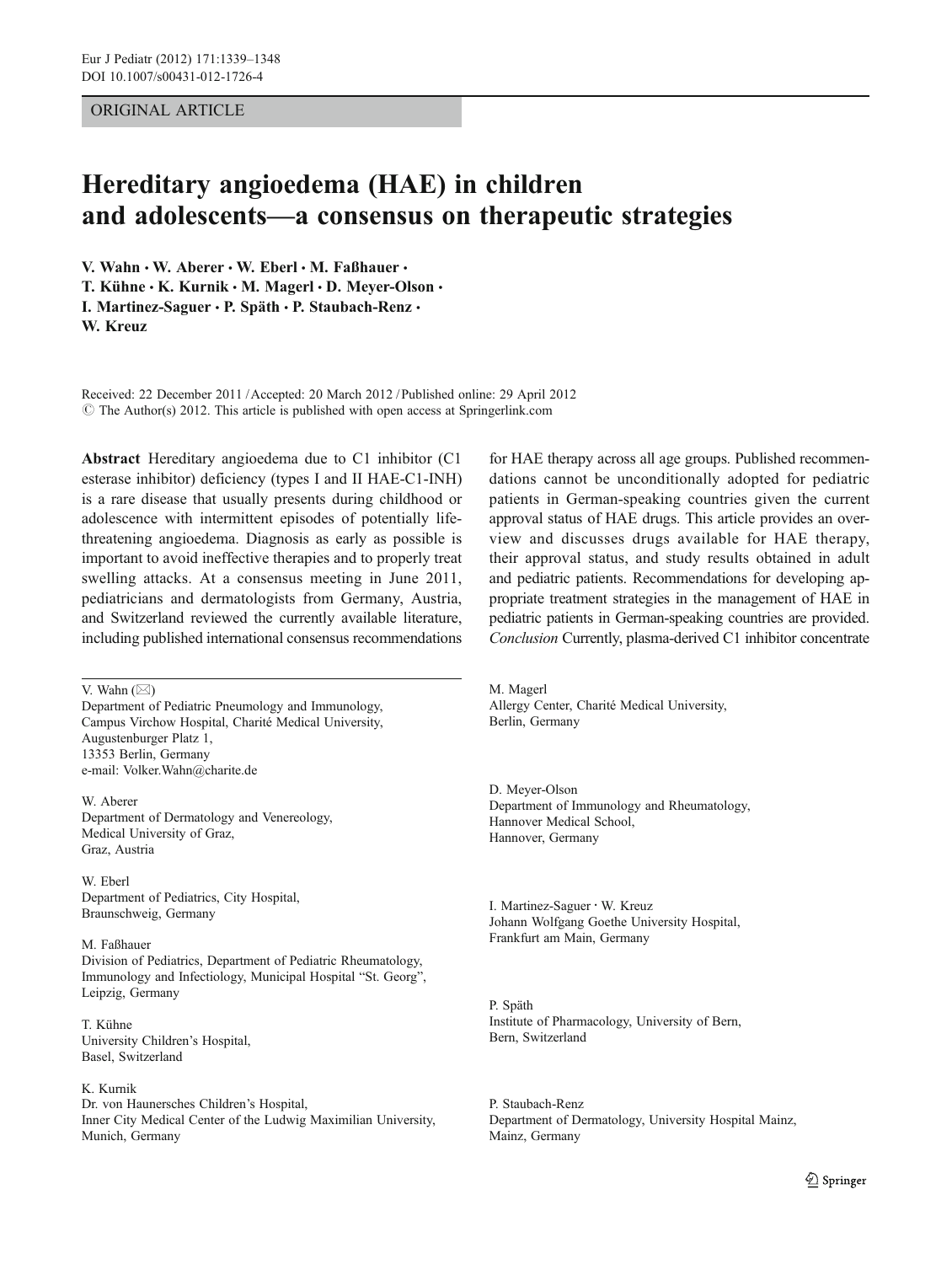is considered the best available option for the treatment of acute HAE-C1-INH attacks in pediatric patients in German-speaking countries, as well as for short-term and long-term prophylaxis.

Keywords C1-INH (C1 inhibitor, C1-esterase inhibitor) . Hereditary angioedema . Consensus. Pediatric

#### Abbreviations

| $C1-INH$    | C1 inhibitor (C1 esterase inhibitor) |
|-------------|--------------------------------------|
| H           | Unit                                 |
| <b>HAE</b>  | Hereditary angioedema                |
| HAE-C1-INH  | Hereditary angioedema due            |
|             | to C1 esterase inhibitor deficiency  |
| $pdC1$ -INH | Plasma-derived C1-INH concentrate    |

# Introduction

Hereditary angioedema (HAE) is a rare disease that usually manifests in childhood or adolescence. The pathogenesis is either related to insufficient levels of functional C1 inhibitor (C1-INH) (type I HAE) or normal levels of dysfunctional C1-INH (type II HAE). Patients with type III HAE are mainly women and have normal levels of functional C1-INH, although some will demonstrate activating mutations in the coagulation factor XII (Hageman factor; HAE-FXII). Type III is essentially irrelevant in children and adolescents. For that reason, this consensus will focus solely on types I and II HAE.

The characteristic symptoms of HAE include recurrent spontaneous swellings of the skin and mucosal tissues that mimic allergic Quincke edema. However, in contrast to allergic reactions, these swelling sites tend to be pale, hard, and doughy, sometimes causing considerable tensioninduced pain. The fact that they do not cause itching may be helpful in an emergency setting to aid the differential diagnosis in contrast to an allergic reaction. Urticaria is atypical for C1-INH deficiency, while erythema marginatum-like erythema has been observed in individual patients prior to the onset of an attack. Without knowledge of the underlying disease, abdominal colic caused by swelling attacks in the bowel may give rise to surgical intervention (mostly for appendicitis or mechanical ileus). An abdominal ultrasound can provide clues as to whether the typical cocarde reaction occurs in the appendix or whether HAE-related swelling has caused thickening of the bowel wall. Swellings in the genital region may also occur, and laryngeal swelling can be life-threatening. Deaths by asphyxiation following laryngeal swelling have been reported in many families, including a 9 year-old boy who died from a laryngeal swelling that was the first clinical sign of his C1-INH deficiency [[1](#page-8-0)–[4\]](#page-8-0). If left untreated, attacks usually occur intermittently and are subject to great interindividual variability

[\[33\]](#page-9-0). Classically, the attacks develop slowly over 24 h and resolve spontaneously without intervention after another 2 to 3 days.

The trigger of the attacks cannot always be determined. Minor injury, dental work, an infection (e.g., Epstein–Barr virus or Helicobacter pylori), mental stress, or drugs like angiotensin-converting enzyme inhibitors can all precipitate an attack. Most contraceptives (apparently not progestin-only products with pure progestin) and menstruation have been occasionally identified as triggers.

Unfortunately, it often takes many years until the diagnosis of HAE is established. Yet, the earliest possible diagnosis can help avoid administration of ineffective therapies and, in isolated cases, even prevent life-threatening situations such as laryngeal edema. When an HAE patient has been identified in a family, it is imperative that the entire family, including any infants and toddlers, be examined. Indeed, there is often an autosomal-dominant pattern of inheritance (see the Online Mendelian Inheritance in Man database, entry 106100). If the disease can be diagnosed successfully before patients experience their first severe swelling attack, effective preventive or therapeutic measures can be taken.

In 2010, consensus recommendations for therapeutic strategies were issued for all age groups [[6](#page-8-0)] and a pediatric consensus was published in 2005 [\[7](#page-8-0)]. In spite of this, the group of experts (pediatricians and dermatologists) who met in Berlin on 23 June 2011 to discuss a therapeutic strategy for pediatric patients that is compatible with the marketing approval status in these countries were concerned whether the existing international consensus papers can be unconditionally adopted for children and adolescents in German-speaking countries due to both medical and legal issues. The aims of the consensus meeting were:

- 1. to present all drugs available for the therapy of HAE and discuss the study results obtained in adults and children along with the adverse effects of these forms of therapy.
- 2. to determine which of these available drugs are approved in German-speaking countries and integrate them into a therapeutic strategy for managing HAE in children and adolescents.
- 3. to brainstorm how to further improve HAE therapy in children and adolescents in the future.

The experts at the meeting also intentionally addressed compounds that are presently approved for adults only because pediatricians should be able to answer questions concerning the therapeutic options available to their patients post-adolescence. Moreover, it is anticipated that further approvals will be granted for children and adolescents as soon as the corresponding study results become available.

Experts participating in the consensus meeting unanimously agreed that, under all circumstances, the current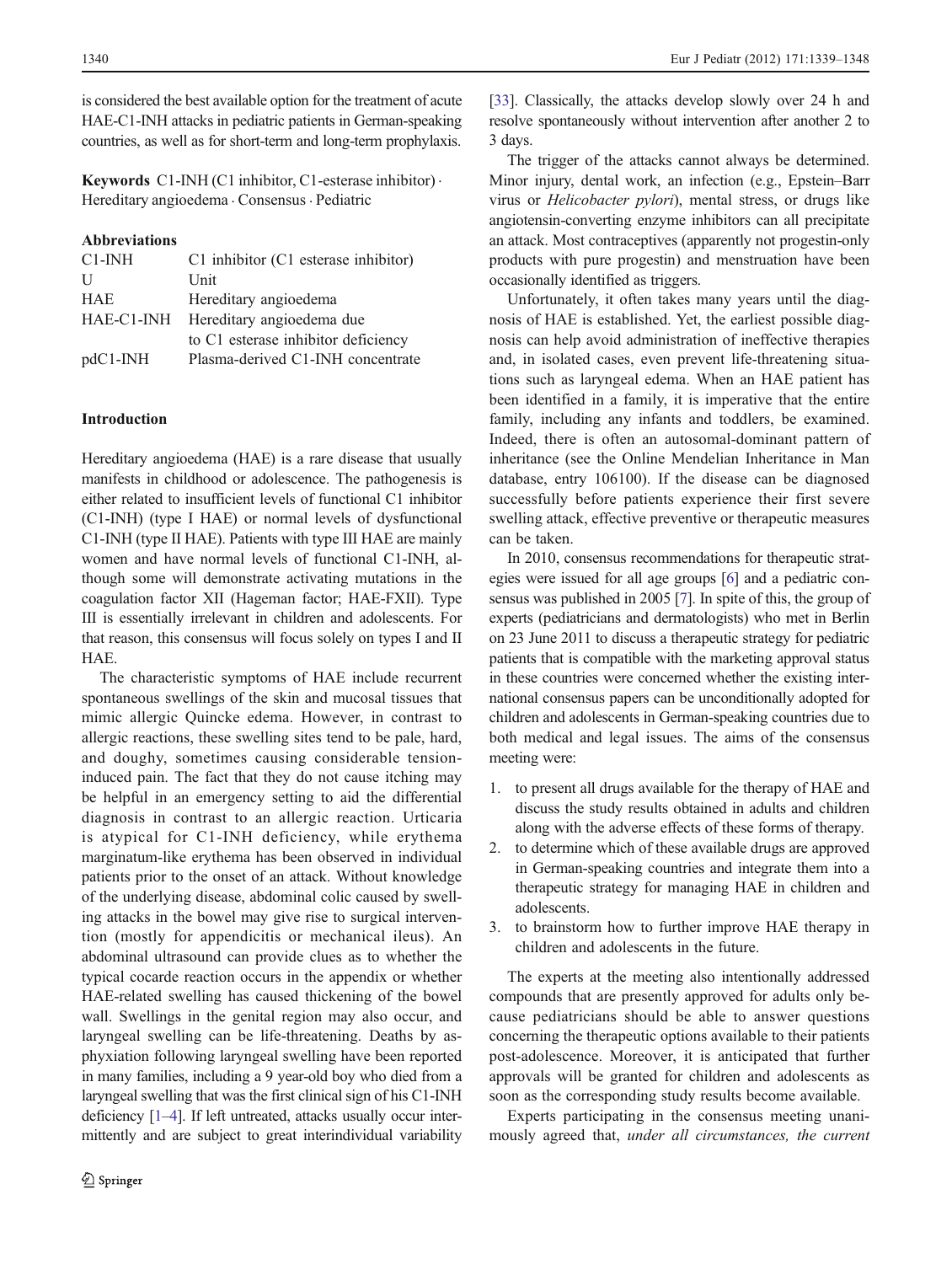drug approvals in the individual countries should be considered before deciding, in isolated cases, on off-label administration of therapeutics that are only approved in other countries.

# Approval status and overview of HAE-C1-INH therapeutics—current data from clinical studies in children and adults, including risks

Table [1](#page-3-0) presents an overview of the current approval status of drugs used in the management of HAE. The individual HAE therapeutics and study results obtained in adults and children are summarized below; an overview of specific risks and adverse events for the treatment with the available drugs is provided in Table [2](#page-4-0) and an assessment on use in pediatrics is provided in Table [3.](#page-5-0)

The consensus meeting relating to children and adolescents did not consider data from studies in pregnant and nursing mothers.

Human plasma-derived C1-INH (pdC1-INH) concentrates

Human C1-INH, a single-chain glycoprotein consisting of 478 amino acids with a molecular weight of approximately 105 kDa, is a member of the serine protease inhibitor family (SERPIN). Its main function is to inhibit the early activation steps of the complement and kallikrein–kinin systems (see Fig. [1](#page-6-0)).

#### Berinert®

Berinert is derived from human plasma. The risk of virus transmission is reduced by pasteurization, hydrophobic interaction chromatography, and virus filtration (nanofiltration) using two filters in series. The dosing recommendation is 20 U/kg body weight, intravenous. Berinert is approved for treating acute attacks of HAE in all pediatric age groups (Table [1\)](#page-3-0).

In the randomized, double-blind, placebo-controlled study I.M.P.A.C.T.1, 124 patients (6 to 72 years of age) were treated for each attack (abdominal or facial) with 10 or 20 U/kg of Berinert or with placebo [[12\]](#page-8-0). With 20 U/kg Berinert, the median time to the onset of symptom relief was significantly shorter compared to placebo (0.50 vs. 1.5 h;  $p=0.0025$ ), whereas this time was not significantly shorter compared to placebo in patients receiving 10 U/kg Berinert (1.2 h). With 20 U/kg Berinert, the median time to the complete resolution of all HAE symptoms was significantly shorter compared to placebo (4.92 vs. 7.79 h;  $p=0.0237$ ).

In I.M.P.A.C.T.2, an open-label extension study of I.M.P.A.C.T.1, which investigated long-term therapy with Berinert, 1,085 attacks at any body location in 57 patients (10 to 53 years of age) were treated with 20 U/kg of Berinert [\[13](#page-8-0)]. The median time to the onset of symptom relief was 0.46 h and was comparable for attacks at all body locations. The median time to complete resolution of all symptoms was 15.5 h (shortest for laryngeal attacks, 5.8 h). In 99 % of all attacks  $(1,073 \text{ of } 1,085)$ , a single dose of 20 U/kg was sufficient. One 10 year-old child and six adolescents between 12 and 16 years of age participated in the study; subgroup analyses indicated that the results were comparable across all age groups. There were no serious adverse effects, and no neutralizing anti-C1-INH antibodies were detected.

A retrospective study showed that 500 U of Berinert were efficacious for short-term prophylaxis [\[16](#page-8-0)]. In a study on short-term prophylaxis with Berinert in adults and children, swelling attacks occurred in approximately 20 % of 577 tooth extractions performed without short-term prophylaxis, whereas they occurred in <12 % of the 128 tooth extractions with short-term prophylaxis [\[3](#page-8-0)]. Evidence for effective longterm prophylaxis with Berinert has been recently published [\[14](#page-8-0), [31\]](#page-9-0).

In a recently published retrospective study, home therapy with Berinert was shown to be effective and safe in children and adolescents [[22\]](#page-9-0). In a pharmacokinetic study in 6 children and 34 adults (receiving on-demand treatment or individual replacement therapy), the median half-life of C1-INH activity was 32.9 h in children and 39.1 h (on-demand therapy) and 30.9 h (individual replacement therapy), re-spectively, in adult patients [\[26](#page-9-0)].

# Cinryze®

Cinryze is derived from human plasma. The risk of virus transmission is reduced by polyethylene glycol precipitation, pasteurization, and virus filtration (nanofiltration) using two filters in series. The dosing recommendation is 1,000 U (two vials), intravenous, irrespective of the body weight. Cinryze is also approved in adolescents for treating acute attacks of HAE, as well as for short-term and longterm prophylaxis (Table [1\)](#page-3-0).

Two double-blind, randomized, placebo-controlled studies were conducted, one on the treatment of acute swelling attacks and another one on long-term prophylaxis [[34\]](#page-9-0). In both studies, there were no serious adverse effects.

In the acute-treatment study, 71 patients with swelling attacks involving the face, abdomen, or external genitalia were treated with 1,000 U of Cinryze or placebo. Patients not responding within 1 h received a second dose. If the symptoms did not subside or worsened after 4 h elapsed, the patients received another dose of 1,000 U (open-label rescue medication). The median time to onset of unequivocal relief with Cinryze was 2 h (placebo, 4 h;  $p=0.048$ ). The median time to the complete resolution of symptoms with Cinryze was 12.3 h (placebo, 25.0 h;  $p=0.004$ ).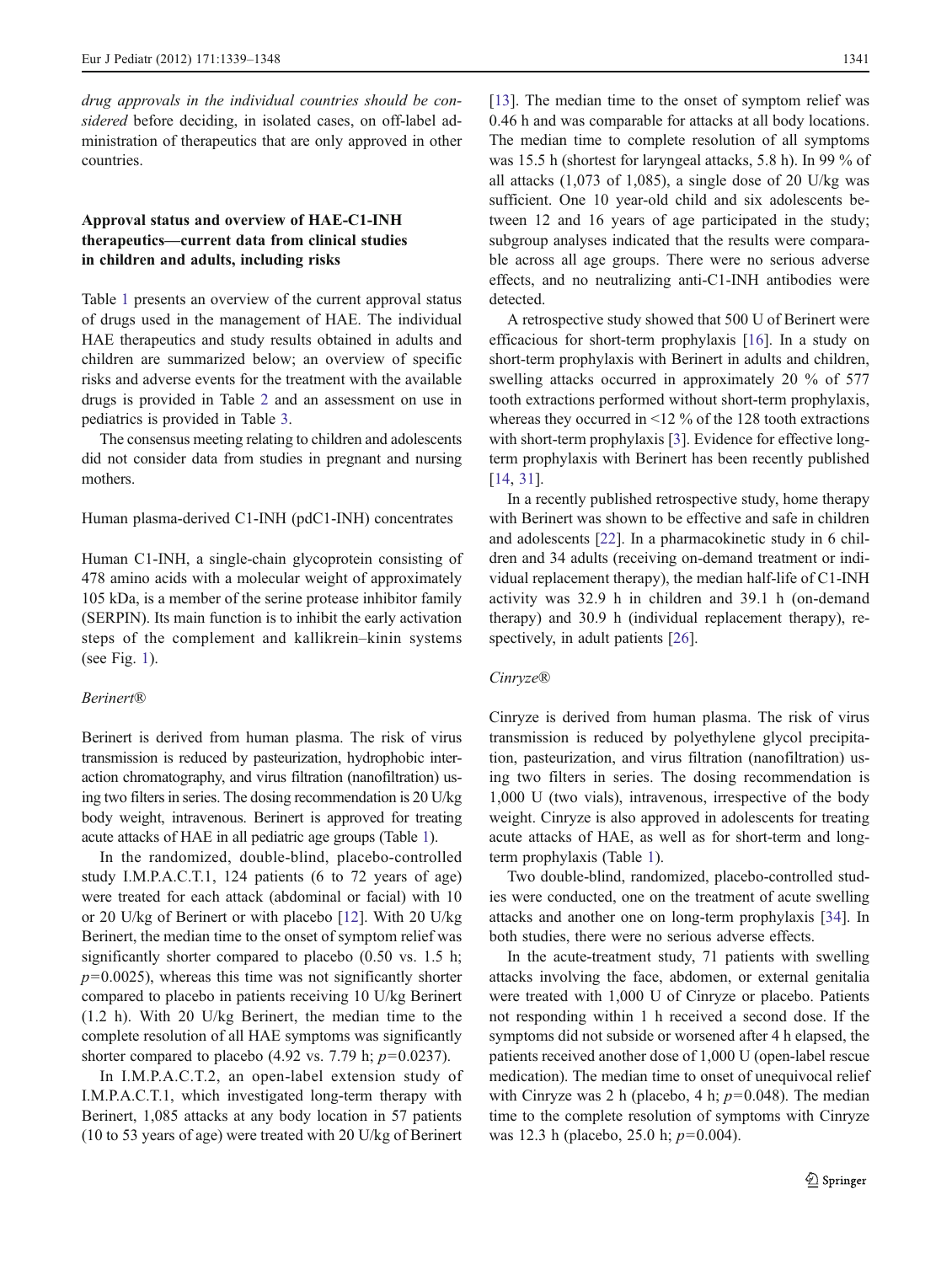<span id="page-3-0"></span>

| Active ingredient/trade name                                                            | Approval in         | Approval for pediatric patients                   | Indication in HAE-C1-INH                               | Route of administration |
|-----------------------------------------------------------------------------------------|---------------------|---------------------------------------------------|--------------------------------------------------------|-------------------------|
| Human pdC1-INH concentrates                                                             |                     |                                                   |                                                        |                         |
| <b>Berinert®</b>                                                                        | Europe, USA         | Children and adolescents                          | Acute attack, home therapy <sup>a</sup>                | Intravenous             |
| Cinryze®                                                                                | Europe <sup>b</sup> | Adolescents                                       | Acute attack, short-term and long-term                 | Intravenous             |
|                                                                                         |                     |                                                   | prophylaxis, home therapy                              |                         |
|                                                                                         | USA                 | Adolescents                                       | Long-term prophylaxis                                  | Intravenous             |
| Recombinant human C1-INH concentrate                                                    |                     |                                                   |                                                        |                         |
| Ruconest®                                                                               | Europe              | $\frac{1}{2}$                                     | Acute attack                                           | Intravenous             |
| Kallikrein inhibitor and bradykinin receptor antagonists                                |                     |                                                   |                                                        |                         |
| Icatibant/Firazyr®                                                                      | Europe, USA         | $\tilde{z}$                                       | Acute attack, home therapy                             | Subcutaneous            |
| Ecallantide/Kalbitor <sup>TM</sup>                                                      | <b>USA</b>          | Adolescents >16 years of age                      | Acute attack                                           | Subcutaneous            |
| Attenuated androgens <sup>c</sup>                                                       |                     |                                                   |                                                        |                         |
| Danazol/Danatrol®                                                                       | Switzerland         | Adolescents                                       | Long-term prophylaxis                                  | <b>Jral</b>             |
| Danazol/Danokrin®                                                                       | Austria             | $\frac{1}{2}$                                     | Long-term prophylaxis                                  | <b>Oral</b>             |
| Danazol/Danocrine <sup>TM</sup>                                                         | <b>USA</b>          | No specific approval for children and adolescents | Long-term prophylaxis <sup>d</sup>                     | <b>Oral</b>             |
| Stanozolol/WinstrolTM                                                                   | USA                 | Children and adolescents                          | Long-term prophylaxis                                  | ි<br>ටි                 |
| Antifibrinolytics <sup>e</sup>                                                          |                     |                                                   |                                                        |                         |
| Tranexamic acid/Cyklokapron®                                                            | Austria             | No specific approval for children and adolescents | <b>HAE</b>                                             | <b>Oral</b>             |
|                                                                                         | Switzerland         | Children and adolescents                          | Long-term prophylaxis, acute attacks                   | <b>J</b> ral            |
|                                                                                         |                     |                                                   | (for prodromal symptoms)                               |                         |
|                                                                                         | Germany             | Children and adolescents                          | Long-term prophylaxis, short-term prophylaxis possible | <b>Oral</b>             |
| <sup>a</sup> Home therapy is approved in 23 European countries (but not in Switzerland) |                     |                                                   |                                                        |                         |
| <sup>b</sup> Not yet approved in Switzerland                                            |                     |                                                   |                                                        |                         |
|                                                                                         |                     |                                                   |                                                        |                         |

Table 1 Approval status of products for the treatment of HAE-C1-INH (Europe and USA) < 18 years of age **Table 1** Approval status of products for the treatment of HAE-C1-INH (Europe and USA)  $\leq$  18 years of age

# $\underline{\textcircled{\tiny 2}}$  Springer

<sup>c</sup> Not approved in Germany Not approved in Germany

<sup>d</sup> Recommendation to elevate doses for breakthrough attacks Recommendation to elevate doses for breakthrough attacks <sup>e</sup> ε-Aminocaproic acid (Amicar<sup>TM</sup>) is not approved for HAE therapy  $e$  ε-Aminocaproic acid (Amicar<sup>™</sup>) is not approved for HAE therapy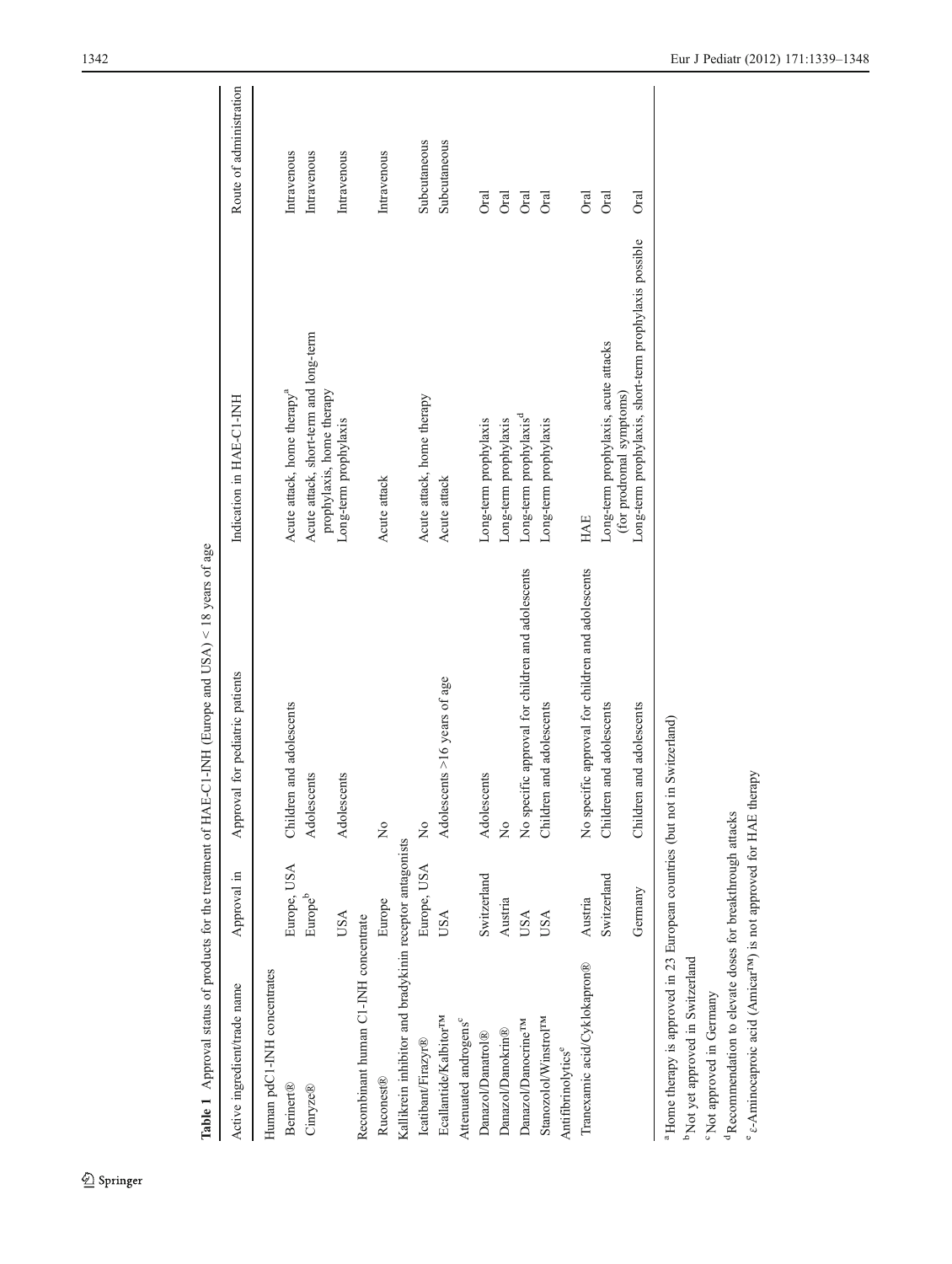<span id="page-4-0"></span>Table 2 Specific risks and adverse events of products for the treatment of HAE-C1-INH

| Active ingredient/trade name                            | Risks and adverse events                                                                                                                                                                                                                                                                                                          |  |  |  |
|---------------------------------------------------------|-----------------------------------------------------------------------------------------------------------------------------------------------------------------------------------------------------------------------------------------------------------------------------------------------------------------------------------|--|--|--|
| Human pdC1-INH concentrates                             |                                                                                                                                                                                                                                                                                                                                   |  |  |  |
| <b>Berinert®</b>                                        | A theoretical risk of pathogen transmission is associated with all plasma products.<br>No such transmissions have thus far been described. In this respect, the product<br>can be judged to be safe. It was speculated that long-term use of Berinert may<br>be associated with an increased frequency of HAE-C1-INH attacks [2]. |  |  |  |
| Cinryze®                                                | A theoretical risk of pathogen transmission is associated with all plasma products.<br>No such transmissions have thus far been described. In this respect,<br>the product can be judged to be safe.                                                                                                                              |  |  |  |
| Recombinant human C1-INH concentrate                    |                                                                                                                                                                                                                                                                                                                                   |  |  |  |
| $Ruconest$ $R$                                          | Several patients developed antibodies to rabbit antigens (from dander and hair,<br>not from the C1-INH); allergic reactions were observed rarely.                                                                                                                                                                                 |  |  |  |
| Kallikrein and bradykinin receptor antagonists          |                                                                                                                                                                                                                                                                                                                                   |  |  |  |
| Icatibant/Firazyr®                                      | From the theoretical perspective, caution is advised in patients with ischemic heart<br>disease, unstable angina pectoris, and in the first weeks following a stroke.<br>Clinically relevant problems in this regard have not been observed to date.                                                                              |  |  |  |
| Ecallantide/Kalbitor™                                   | Worth mentioning is the risk of anaphylactic reactions (frequency according to the<br>boxed warning in the USA full prescribing information, $3.9\%$ [21]).                                                                                                                                                                       |  |  |  |
| Attenuated androgens                                    |                                                                                                                                                                                                                                                                                                                                   |  |  |  |
| Danazol/Danatrol®<br>Danazol/Danokrin <sup>®</sup>      | The most common adverse effects are virilization, weight gain, menstrual irregularities,<br>depression/aggression, myalgia, and acne. Adverse effects such as hypercholesterolemia,                                                                                                                                               |  |  |  |
| Danazol/Danocrine™<br>Stanozolol/Winstrol <sup>TM</sup> | hypertension, erythrocytosis, and hepatic tumors mandate the need for regular medical<br>checkups. Furthermore, in children, growth disorders and premature closure of<br>the epiphyseal cartilage are conceivable and have not been<br>sufficiently analyzed in clinical studies.                                                |  |  |  |
| Antifibrinolytics                                       |                                                                                                                                                                                                                                                                                                                                   |  |  |  |
| Tranexamic acid/Cyklokapron®                            | The most common adverse effects are dose-dependent gastrointestinal symptoms<br>(nausea, vomiting, and diarrhea).                                                                                                                                                                                                                 |  |  |  |

In the long-term prophylaxis study, 24 patients (from the acute-treatment study) with at least 2 attacks per month received 1,000 U of Cinryze or placebo every 3 to 4 days (crossover after 12 weeks). During the 12 week treatment period, the number of swelling attacks was significantly lower with Cinryze compared to placebo (mean, 6.1 vs. 12.7 attacks;  $p < 0.0001$ ).

In an interim analysis of an open-label extension study (median duration, 11 months), 88 patients had received Cinryze, some repeatedly, for the treatment of acute attacks, including laryngeal attacks [[34\]](#page-9-0). The repeated treatment also proved effective. Data on home therapy with Cinryze have not been published yet.

In various studies, a total of 46 patients <18 years of age were treated with Cinryze (2 to 5 years, 3 patients; 6 to 11 years, 17 patients; 12 to 17 years, 26 patients) [[11](#page-8-0)]. Overall, the safety, tolerability, and efficacy of Cinryze were comparable with those of adults in both acute treatment and long-term prophylaxis.

Recombinant human C1-INH concentrate (Ruconest®)

The active ingredient of Ruconest, conestat alfa, is a recombinant analogue of human C1-INH (a single-chain glycoprotein with a molecular weight of 71 kDa). Its glycosylation is not identical to that of human C1-INH, which is presumably the reason for its shorter half-life [[17\]](#page-8-0). Ruconest is produced recombinantly in transgenic New Zealand rabbits and purified from their milk. The dosing recommendation is 50 U/kg, intravenous (maximum dose of 4,200 U in patients with body weight >84 kg, maximum of two doses within of 24 h).

Two randomized, double-blind, placebo-controlled studies have been conducted for dose finding (100 U/kg vs. placebo and 50 vs. 100 U/kg vs. placebo) [\[35](#page-9-0)]. Relief of symptoms was similar and significantly faster with 50 and 100 U/kg compared with placebo. There were no serious adverse effects. To date, no data have been published on use in children.

Kallikrein inhibitor and bradykinin receptor antagonists

#### Icatibant (Firazyr®)

Icatibant, a chemically synthesized decapeptide with a bradykinin-like structure, is a selective antagonist of the bradykinin B2 receptor. Its amino acid sequence makes icatibant resistant to enzymatic degradation. The dosing recommendation is 30 mg, subcutaneous (prefilled syringe), with a maximum of three doses within 24 h.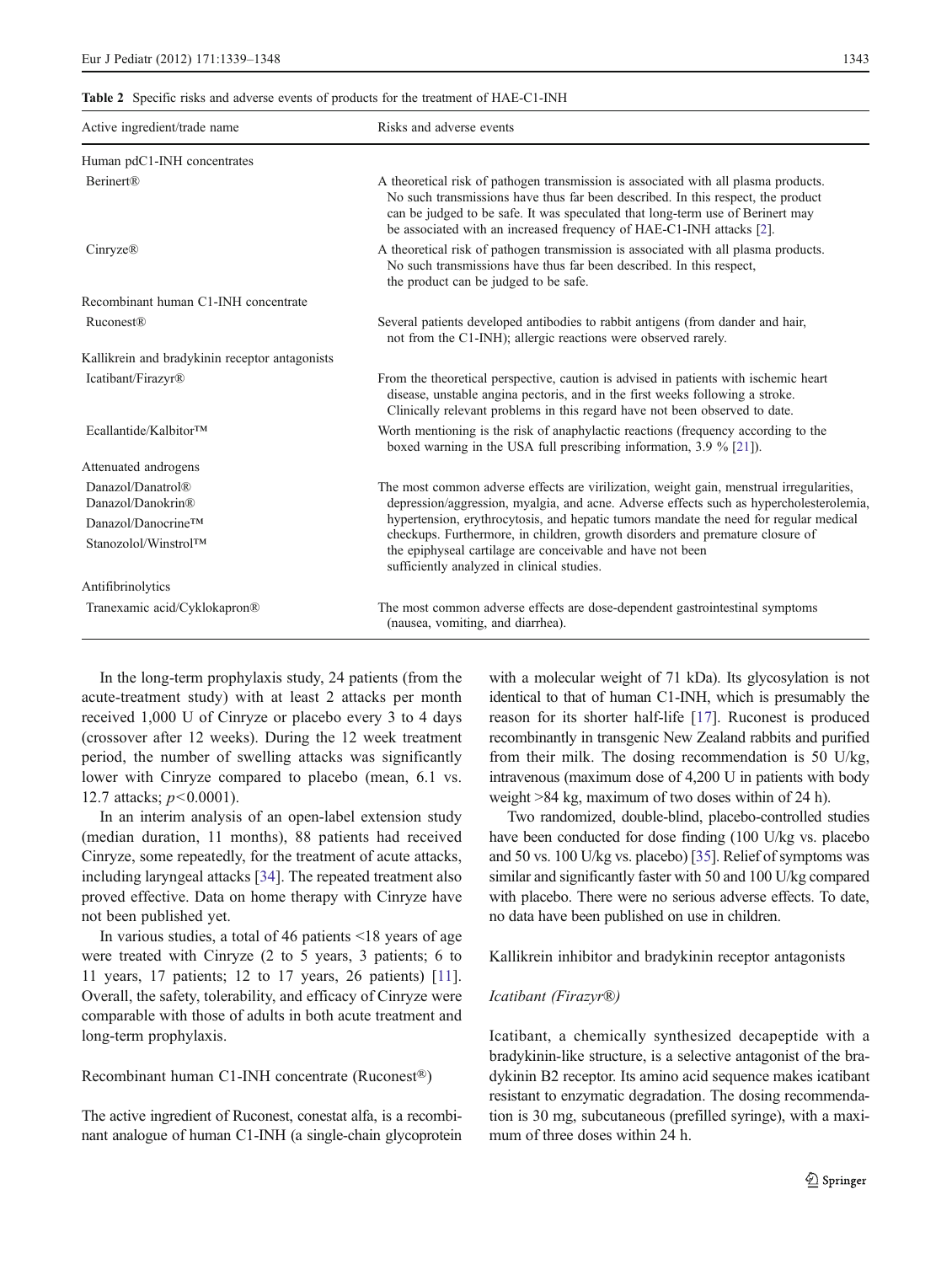<span id="page-5-0"></span>

| Active ingredient/trade name                                             | Assessment on pediatric use                                                                                                                                                                                                                                                                                                                                                                                                                                                                                                                                               |  |  |  |
|--------------------------------------------------------------------------|---------------------------------------------------------------------------------------------------------------------------------------------------------------------------------------------------------------------------------------------------------------------------------------------------------------------------------------------------------------------------------------------------------------------------------------------------------------------------------------------------------------------------------------------------------------------------|--|--|--|
| Human pdC1-INH concentrates                                              |                                                                                                                                                                                                                                                                                                                                                                                                                                                                                                                                                                           |  |  |  |
| <b>Berinert®</b>                                                         | Pediatric data for Berinert indicate that its efficacy and safety of 20 U/kg<br>in pediatric patients are comparable with that for adults.                                                                                                                                                                                                                                                                                                                                                                                                                                |  |  |  |
| Cinryze@                                                                 | Pediatric data for Cinryze indicate that its efficacy, safety, and tolerability<br>in pediatric patients are comparable with that for adults. The recommended<br>dose $(1,000 \text{ U})$ is the same for all types of attacks and for all body weights.<br>The paucity of data on body weight-based dosing, as is otherwise common<br>in pediatrics, is seen as critical. No adverse effects in adults and adolescents<br>from high doses have become known to date. Cinryze is not yet approved for<br>the management of acute attacks and for prophylaxis in children. |  |  |  |
| Recombinant human C1-INH concentrate                                     |                                                                                                                                                                                                                                                                                                                                                                                                                                                                                                                                                                           |  |  |  |
| <b>Ruconest®</b>                                                         | Until data on children and adolescents are published and approval of the drug<br>is granted, Ruconest should only be used when specifically warranted.                                                                                                                                                                                                                                                                                                                                                                                                                    |  |  |  |
| Kallikrein inhibitor and bradykinin receptor antagonists                 |                                                                                                                                                                                                                                                                                                                                                                                                                                                                                                                                                                           |  |  |  |
| Icatibant/Firazyr <sup>®</sup>                                           | On a preliminary basis, no recommendation favoring use in children and adolescents<br>can be made, given the lack studies in pediatric patients.                                                                                                                                                                                                                                                                                                                                                                                                                          |  |  |  |
| Ecallantide/Kalbitor™                                                    | The currently available data on the treatment of pediatric patients is insufficient.<br>Moreover, no European approval is available.                                                                                                                                                                                                                                                                                                                                                                                                                                      |  |  |  |
| Attenuated androgens                                                     |                                                                                                                                                                                                                                                                                                                                                                                                                                                                                                                                                                           |  |  |  |
| Danazol/Danatrol®<br>Danazol/Danokrin <sup>®</sup><br>Danazol/Danocrine™ | Given their adverse reaction profile, at present, androgens should not be used for<br>the long-term prophylaxis of pediatric HAE-C1-INH. Neither can a recommendation<br>be given for short-term prophylaxis, despite the fact that danazol is approved in                                                                                                                                                                                                                                                                                                                |  |  |  |
| Stanozolol/Winstrol™                                                     | Switzerland for children >12 years of age.                                                                                                                                                                                                                                                                                                                                                                                                                                                                                                                                |  |  |  |
| Antifibrinolytics                                                        |                                                                                                                                                                                                                                                                                                                                                                                                                                                                                                                                                                           |  |  |  |
| Tranexamic acid/Cyklokapron®                                             | The use of $\varepsilon$ -aminocaproic acid cannot be recommended, as it is approved in some countries                                                                                                                                                                                                                                                                                                                                                                                                                                                                    |  |  |  |

prophylaxis in pediatric patients.

In the randomized, double-blind studies FAST-1 (placebocontrolled) and FAST-2 (tranexamic acid-controlled), 56 and 74 adults, respectively, received treatment with icatibant or the respective comparator for 1 attack [\[8\]](#page-8-0). In FAST-1, the median time to clinically significant improvement was achieved after 2.5 h with icatibant (placebo, 4.6 h) and, in FAST-2, after 2.0 h (tranexamic acid, 12.0 h). No serious adverse effects were observed. A study in children and adolescents is currently in the concrete planning stage.

#### Ecallantide (Kalbitor™)

Ecallantide (DX-88) is a 60-amino-acid recombinant protein that reversibly inhibits the activity of kallikrein [[19\]](#page-8-0) (see Fig. [1](#page-6-0)). The dosing recommendation is  $3 \times 10$  mg given subcutaneously, with a maximum of two doses within 24 h.

Two randomized, double-blind, placebo-controlled studies for approval in the USA with a similar study design have been published on the acute treatment of HAE. In the EDEMA3 study, 71 patients (minimum age, 10 years) were treated with 30 mg ecallantide or placebo for acute attacks [[10\]](#page-8-0). There was a significant improvement in the primary endpoint of the study (treatment outcome score 4 h after administration) for the active drug group compared to placebo.

by regulatory authorities for the treatment of HAE. Due to the doubtful efficacy of

tranexamic acid, it should be avoided for short-term and long-term

In the EDEMA4 study in 96 patients, the mean symptom complex severity score and the treatment outcome score showed a significant improvement after 4 h in the active drug group compared to placebo [\[24](#page-9-0)]. In a combined analysis of data from EDEMA3 and EDEMA4, the product was also demonstrated to have good efficacy and good tolerability [\[30](#page-9-0)]. The most frequent adverse effects were headache, nausea, fever, diarrhea, nasopharyngitis, or local injectionsite reactions [[10,](#page-8-0) [19,](#page-8-0) [24](#page-9-0), [30\]](#page-9-0).

# Attenuated androgens

In many parts of the world, androgen derivatives (methyltestosterone, danazol, stanozolol, and oxandrolone) are used for short-term and long-term prophylaxis. C1-INH plasma levels rise with the administration of attenuated androgens, which provides at least a partial explanation for their effect.

The approval status differs in German-speaking countries (see Table [1](#page-3-0)). For long-term prophylaxis in adolescents,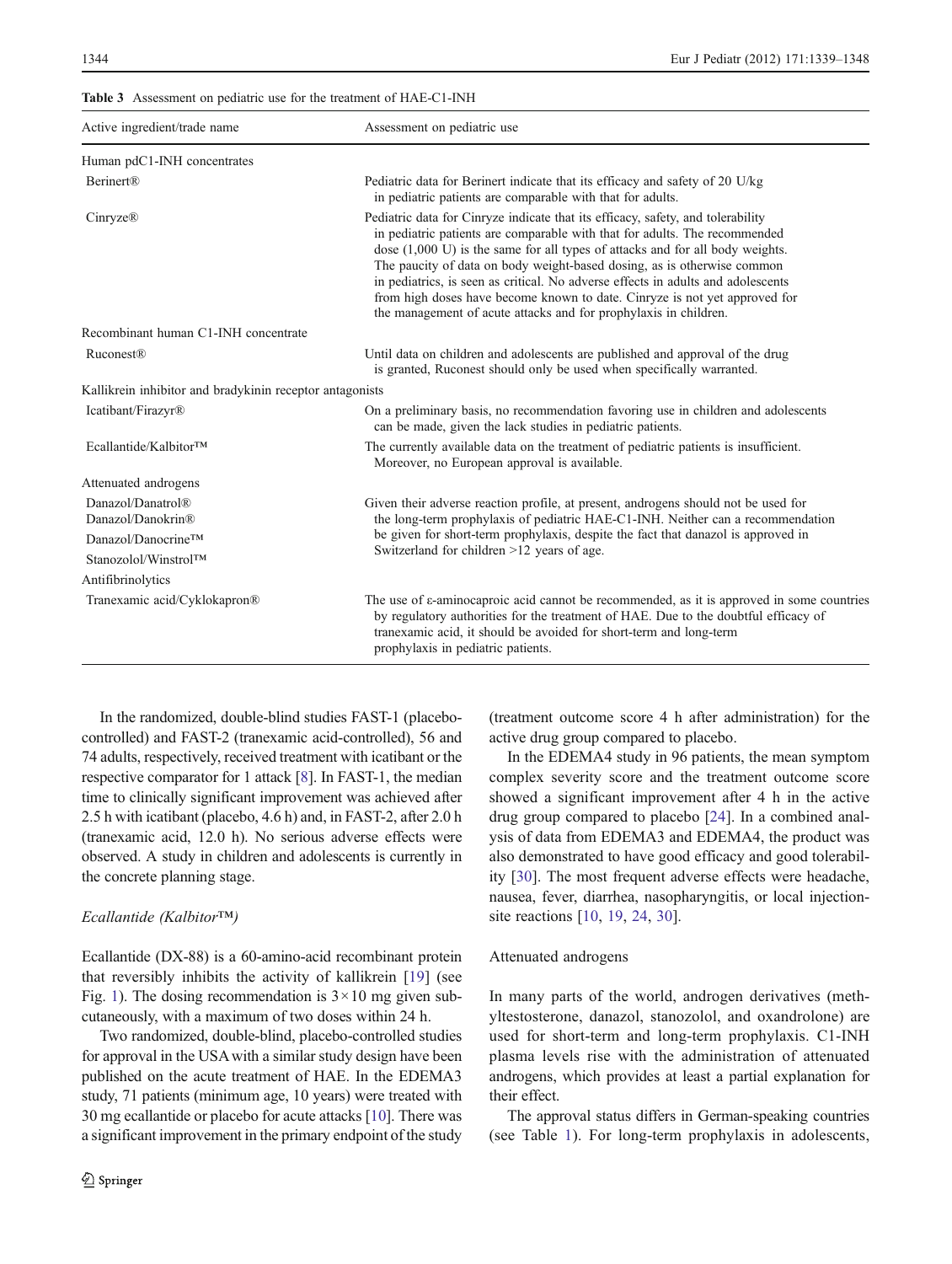<span id="page-6-0"></span>

Fig. 1 Mechanisms of action for therapeutic agents in treating or preventing HAE. Multiple pathways are capable of complement activation and generating inflammatory mediators including complement anaphylatoxins C3a and, more important, C5a. Activation of the final complement cascade produces a membrane attack complex that produces cellular injury. Angioedema occur after tissue injury from multiple causes. Tissue injury can activate contact activation (Hageman factor or factor XII) to generate kallikrein from prekallikrein, its precursor. Kallikrein in turn generates and activates plasmin from plasminogen, and plasmin can directly activate the C1 esterase complex to initiate complement

danazol is only approved in Switzerland [[28\]](#page-9-0). The prescribing information of this country states that adolescents >12 years of age should receive an initial daily dose of 400 to 600 mg and that the dose should be incrementally reduced down to the lowest effective dose. Experts explicitly do not recommend androgen therapy for long-term prophylaxis in children [[6,](#page-8-0) [9,](#page-8-0) [27\]](#page-9-0). The dose recommended for short-term prophylaxis is 2.5 to 10 mg/kg daily (maximum, 600 mg daily) for 5 days before to 2 days after the intervention [\[6](#page-8-0)]. The experts at the current consensus meeting considered this international recommendation as problematic for pediatric patients (see below).

There are no clinical studies in children and adolescents with HAE. A small case collection provides some data on the efficacy and tolerability at low doses [\[15\]](#page-8-0).

activation. Under normal circumstances, C1-INH functions to inhibit both complement activation and, to a lesser extent, modulate contact activation. In HAE-C1-INH, because of quantitative or qualitative detective C1-INH, the pathway proceeds unchecked, generating mediators that increase capillary permeability to produce angioedema. Therapeutic approaches are directed at acutely restoring C1-INH levels, inhibiting kallikrein with ecallantide, inhibiting bradykinin with icatibant, and inhibiting plasmin with the lysine analogue tranexamic acid. Attenuated androgens have been used to increase liver synthesis of C1-INH. Figure and description have been adapted from [[23\]](#page-9-0)

#### Antifibrinolytics

Antifibrinolytics (ε-aminocaproic acid or tranexamic acid [cyclic analogue of  $\varepsilon$ -aminocaproic acid]) are chemically synthesized and exert their action in HAE by inhibiting the conversion of plasminogen to plasmin (see Fig. 1). Antifibrinolytics are less effective than attenuated androgens [[6\]](#page-8-0). The dosing recommendation for tranexamic acid is 20 to 50 mg/kg daily; the lowest effective dose should be aimed for  $[6]$  $[6]$ .

Earlier double-blind, placebo-controlled studies on these compounds (in 5 to 18 patients, only a few children) showed a reduction in the frequency of attacks [\[18,](#page-8-0) [20](#page-9-0), [29](#page-9-0)]. A recent prospective study comparing long-term prophylaxis in patients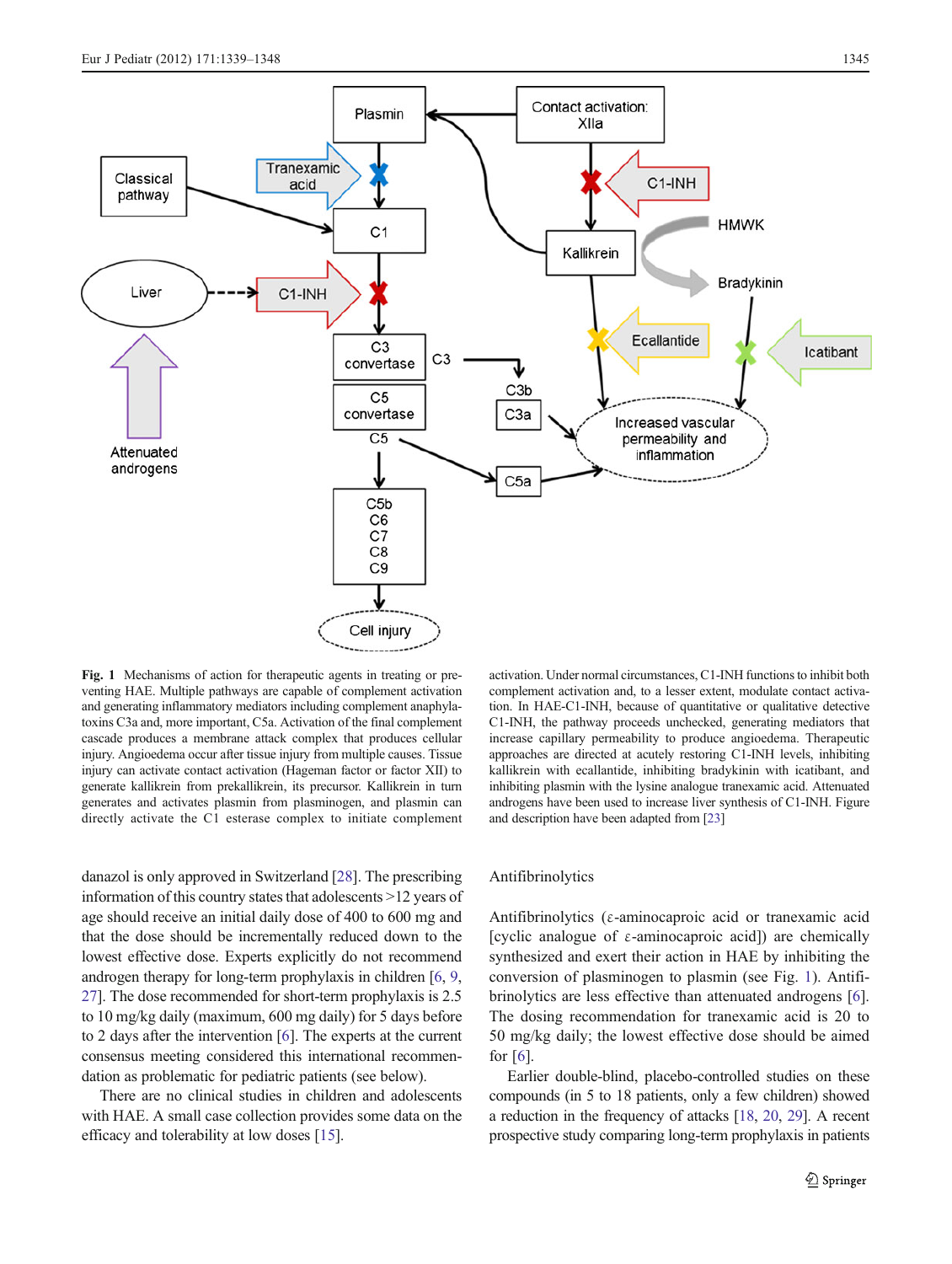<span id="page-7-0"></span>with and without tranexamic acid did not demonstrate any effect [[32](#page-9-0)].

# Evaluation of recent consensus documents focusing on the differences between children and adults

Two international consensus papers [\[6,](#page-8-0) [25](#page-9-0)] have issued the recommendations summarized below for the treatment of acute attacks, short-term prophylaxis, and long-term prophylaxis.

## Acute attacks

Human pdC1-INH is recommended for all attacks (for adults and children). "Wait and see" is only an option for attacks not involving the face, neck, or abdomen and intestine. Home therapy is recommended for children with frequent and debilitating attacks, under the condition of medically supervised training.

For recombinant C1-INH concentrate (Ruconest), these consensus papers do not give any recommendation whatsoever because this drug first became available in Europe for the treatment of acute attacks in adults in 2010. In an updated version of the consensus paper from 2010, Bowen added recombinant C1-INH concentrate (50 U/kg) for the treatment of acute attacks [[5\]](#page-8-0). To date, there is no experience on its use in children.

#### Short-term prophylaxis

In children, pdC1-INH is recommended for short-term prophylaxis. Should pdC1-INH not be available, danazol is also recommended for children. The indication for short-term prophylaxis in children is primarily for surgeries performed in the head and neck area.

Long-term prophylaxis

The only treatment option for long-term prophylaxis in children is pdC1-INH. Attenuated androgens are not recommended. Tranexamic acid (less effective than attenuated androgens) is recommended for long-term prophylaxis in patients for whom pdC1-INH is not available or in whom attenuated androgens are deemed unacceptable.

At the current pediatric consensus meeting for Germanspeaking countries, several concerns were raised about these international consensus recommendations:

- Experts strongly advocated taking body weight into account in treatment in pediatrics. Discomfort emerged as to whether appropriate dosing is possible for patients between 12 and 18 years of age with fixed doses established in adults.
- For attenuated androgens, sufficient data are lacking on the long-term safety over decades of use and, additionally, on the growth rate and bone maturation during the growth phase. Should there be a reason for its use in isolated cases, the initial dose (see above) should only be administered for a short period (e.g., for short-term prophylaxis prior to elective procedures). Since approval for children is lacking for long-term use, the issue of dosing will not be addressed further.
- The data available on the efficacy of tranexamic acid are considered insufficient, and therefore, its use cannot be recommended on principle.

# Conclusion

Taking into account the approval status (Table [1](#page-3-0)) and the published data, the participants at the consensus meeting

Table 4 Consensus on the treatment of children and adolescents with types I and II HAE-C1-INH

|                                                                 | Therapy for acute attacks | Short-term and |                      |                       |
|-----------------------------------------------------------------|---------------------------|----------------|----------------------|-----------------------|
|                                                                 | Peripheral and urogenital | Abdominal      | Facial and laryngeal | long-term prophylaxis |
| "Wait and see"                                                  | $+/-$                     | $+/-$          |                      | n/a                   |
| pdC1-INH concentrate                                            | $\hspace{0.1mm} +$        | $^{+}$         |                      | $+^a$                 |
| Recombinant C1-INH concentrate,<br>Icatibant and Ecallantideb,c |                           |                |                      |                       |
| Attenuated androgens <sup>d</sup>                               |                           |                |                      |                       |
| Tranexamic acid                                                 |                           |                |                      |                       |

n/a not applicable, +/− depending on the intensity

<sup>a</sup> Of the two available products, only Cinryze is approved for long-term prophylaxis

<sup>b</sup> Recombinant C1-INH concentrate, ecallantide, and icatibant are currently not approved for children and adolescents in Europe. Studies in children and adolescents are required

<sup>c</sup> No approval for ecallantide in Europe

<sup>d</sup> Attenuated androgens are not approved in Germany, in Austria not for children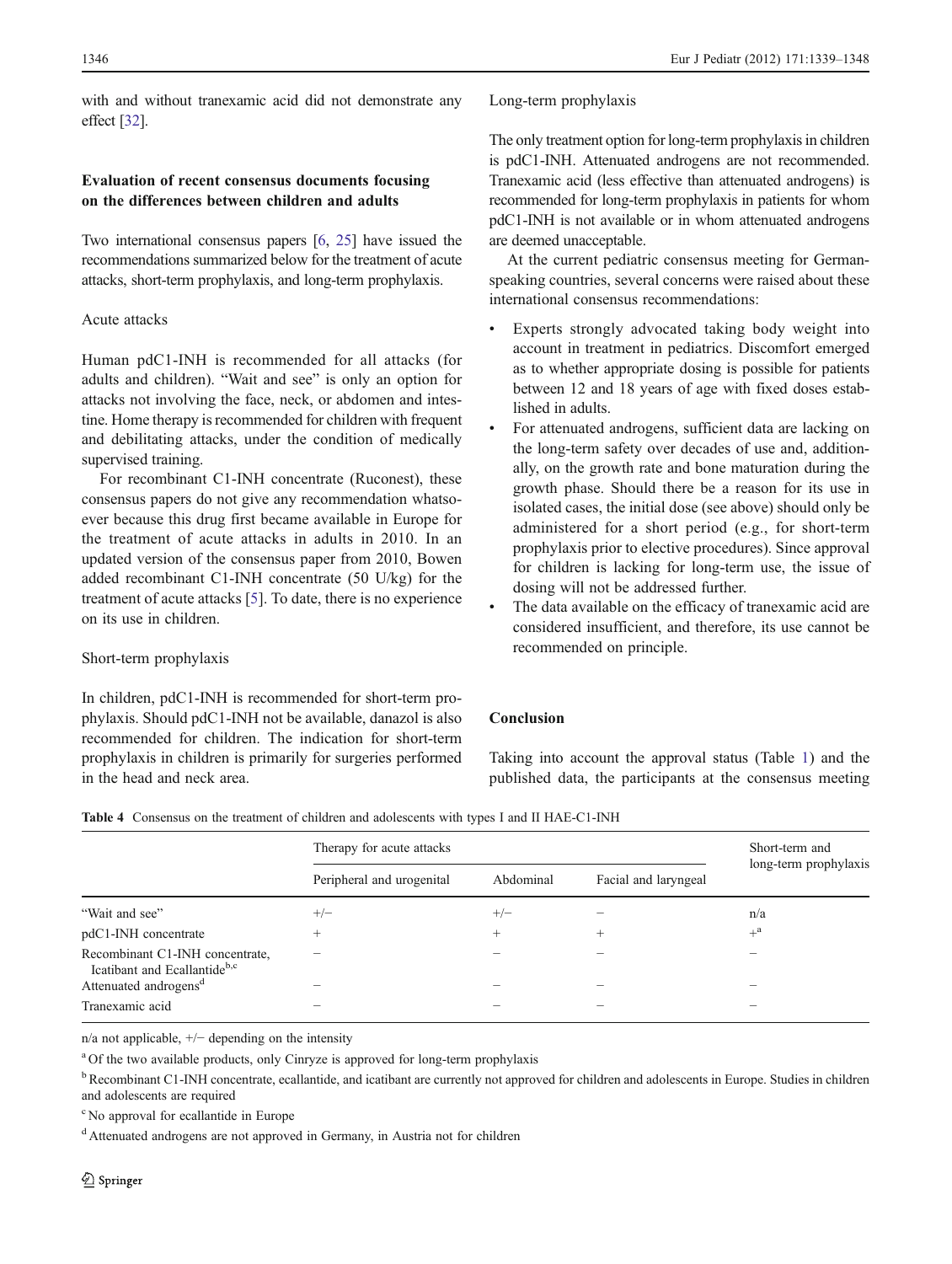<span id="page-8-0"></span>reached the conclusions summarized in Table [4](#page-7-0) regarding recommendations for products for use in children and adolescents.

In some situations, a "wait and see" strategy may be utilized, depending on the location and intensity of the attack. This option may be considered if the swelling is not too painful and does not impair the patient's everyday activities and must be mutually agreed upon between the treating physician and the patient. Attacks that are painful or cause any impairment to the patient's everyday activities should always be treated.

With all products indicated for the treatment of acute attacks, a further dose should be given whenever the patient fails to noticeably respond to the treatment within 2 to 3 h (i.e., if the swelling continues to get worse).

Home therapy with pdC1-INH is possible for accordingly instructed and educated patients (or their parents or guardians). A home therapy regimen is particularly reasonable when longterm prophylaxis is necessary; although the frequency of attacks (one per week?, two per week?) appropriate for this therapeutic option still needs to be defined. A formal consensus on this was not issued, seeing as this indication is very rare in childhood, because the overwhelming majority of pediatric patients have markedly fewer attacks. While not an evidencebased guideline, the consensus that was reached nevertheless fosters clear-cut decisions for treatment strategies.

Acknowledgments The consensus meeting was sponsored by CSL Behring GmbH (Hattersheim, Germany). Medical writing services were performed by Christina Wendel (Trilogy Writing & Consulting GmbH) on behalf of CSL Behring GmbH.

Conflicts of interest W. Aberer has received honoraria for lectures and funding for travel expenses from CSL Behring and Jerini/Shire. He has been an investigator in several market approval studies for Firazyr. W. Eberl gives lectures and is a consultant for the following companies: Baxter, CSL Behring, Intersero, and NovoNordisk. W. Kreuz gives lectures and is a consultant for the following companies: Baxter, Bayer, CSL Behring, Biotest, Grifols, Intersero, Jerini/Shire, NovoNordisk, Octapharma, Sobi, and Viropharma. T. Kühne declares no conflict of interest. K. Kurnik declares having received honoraria, funds for research projects, and grants from CSL Behring, Baxter, Bayer, Biotest, Novo Nordisk, and Pfizer. M. Magerl gives lectures or is a consultant for the following companies: Almirall, CSL Behring, Essex Pharma, Jerini/Shire, Sobi, and Viropharma. I. Martinez-Saguer gives lectures or is a consultant for the following companies: Bayer, Baxter, CSL Behring, Jerini/Shire, Octapharma, and Sobi. D. Meyer-Olson declares no conflict of interest. P. Späth has given lectures, participates by virtue of his previous employment in the employee share plan of CSL Ltd., and was a consultant for CSL Behring. P. Staubach-Renz gives lectures or is a consultant for the following companies: Jerini/Shire and La Mer Cosmetics AG. V. Wahn declares having received honoraria for lectures from the companies CSL Behring, Octapharma, Danone, UCB, AstraZeneca, and MSD. The work of the Immunodeficiency Center of the Charité is supported by Talecris.

Open Access This article is distributed under the terms of the Creative Commons Attribution License which permits any use, distribution, and reproduction in any medium, provided the original author(s) and the source are credited.

#### References

- 1. Bork K, Hardt J (2009) Hereditary angioedema: increased number of attacks after frequent treatments with C1 inhibitor concentrate. Am J Med 122:780–783
- 2. Bork K, Hardt J, Schicketanz KH, Ressel N (2003) Clinical studies of sudden upper airway obstruction in patients with hereditary angioedema due to C1 esterase inhibitor deficiency. Arch Intern Med 163:1229–1235
- 3. Bork K, Hardt J, Staubach-Renz P, Witzke G (2011) Risk of laryngeal edema and facial swellings after tooth extraction in patients with hereditary angioedema with and without prophylaxis with C1 inhibitor concentrate: a retrospective study. Oral Surg Oral Med Oral Pathol Oral Radiol Endod 112:58–64
- 4. Bork K, Siedlecki K, Bosch S et al (2000) Asphyxiation by laryngeal edema in patients with hereditary angioedema. Mayo Clin Proc 75:349–354
- 5. Bowen T (2011) Hereditary angioedema: beyond international consensus—circa December 2010—the Canadian Society of Allergy and Clinical Immunology Dr. David McCourtie Lecture. Allergy asthma. Clin Immunol 7:1
- 6. Bowen T, Cicardi M, Farkas H et al (2010) 2010 international consensus algorithm for the diagnosis, therapy and management of hereditary angioedema. Allergy Asthma Clin Immunol 6:24
- 7. Boyle RJ, Nikpour M, Tang MLK (2005) Hereditary angioedema in children: a management guideline. Pediatr Allergy Immunol 16:288–294
- 8. Cicardi M, Banerji A, Bracho F et al (2010) Icatibant, a new bradykinin-receptor antagonist, in hereditary angioedema. N Engl J Med 363:532–541
- 9. Cicardi M, Bork K, Caballero T et al (2012) Evidence-based recommendations for therapeutic management of angioedema owing to hereditary C1 inhibitor deficiency: consensus report of an International Working Group. Allergy 67:147–157
- 10. Cicardi M, Levy RJ, McNeil DL et al (2010) Ecallantide for the treatment of acute attacks in hereditary angioedema. N Engl J Med 363:523–531
- 11. Cinryze. Summary of product characteristics. Available at [http://](http://www.ema.europa.eu/docs/en_GB/document_library/EPAR_-_Product_Information/human/001207/WC500108895.pdf) www.ema.europa.eu/docs/en\_GB/document\_library/EPAR\_-[Product\\_Information/human/001207/WC500108895.pdf](http://www.ema.europa.eu/docs/en_GB/document_library/EPAR_-_Product_Information/human/001207/WC500108895.pdf). Accessed 13 March 2012
- 12. Craig TJ, Bewtra AK, Bahna SL et al (2011) C1 esterase inhibitor concentrate in 1085 hereditary angioedema attacks—final results of the I.M.P.A.C.T.2 study. Allergy 66:1604–1611
- 13. Craig TJ, Levy RJ, Wasserman RL et al (2009) Efficacy of human C1 esterase inhibitor concentrate compared with placebo in acute hereditary angioedema attack. J Allergy Clin Immunol 124:801– 808
- 14. De Serres J, Gröner A, Lindner J (2003) Safety and efficacy of pasteurized C1 inhibitor concentrate (Berinert P) in hereditary angioedema: a review. Transfus Apher Sci 29:247–254
- 15. Farkas H, Harmat G, Gyeney L, Füst G, Varga L (1999) Danazol therapy for hereditary angio-oedema in children. Lancet 354: 1031–1032
- 16. Farkas H, Jakab L, Temesszentandrási G et al (2007) Hereditary angioedema: a decade of human C1-inhibitor concentrate therapy. J Allergy Clin Immunol 120:941–947
- 17. Frank MM, Jiang H (2008) New therapies for angioedema: disease outlook changes dramatically. J Allergy Clin Immunol 121:272– 280
- 18. Frank MM, Sergent JS, Kane MA, Alling DW (1972) Epsilon aminocaproic acid therapy of hereditary angioneurotic edema. A double-blind study. N Engl J Med 286:808–812
- 19. Garnock-Jones KP (2010) Ecallantide: in acute hereditary angioedema. Drugs 70:1423–1431